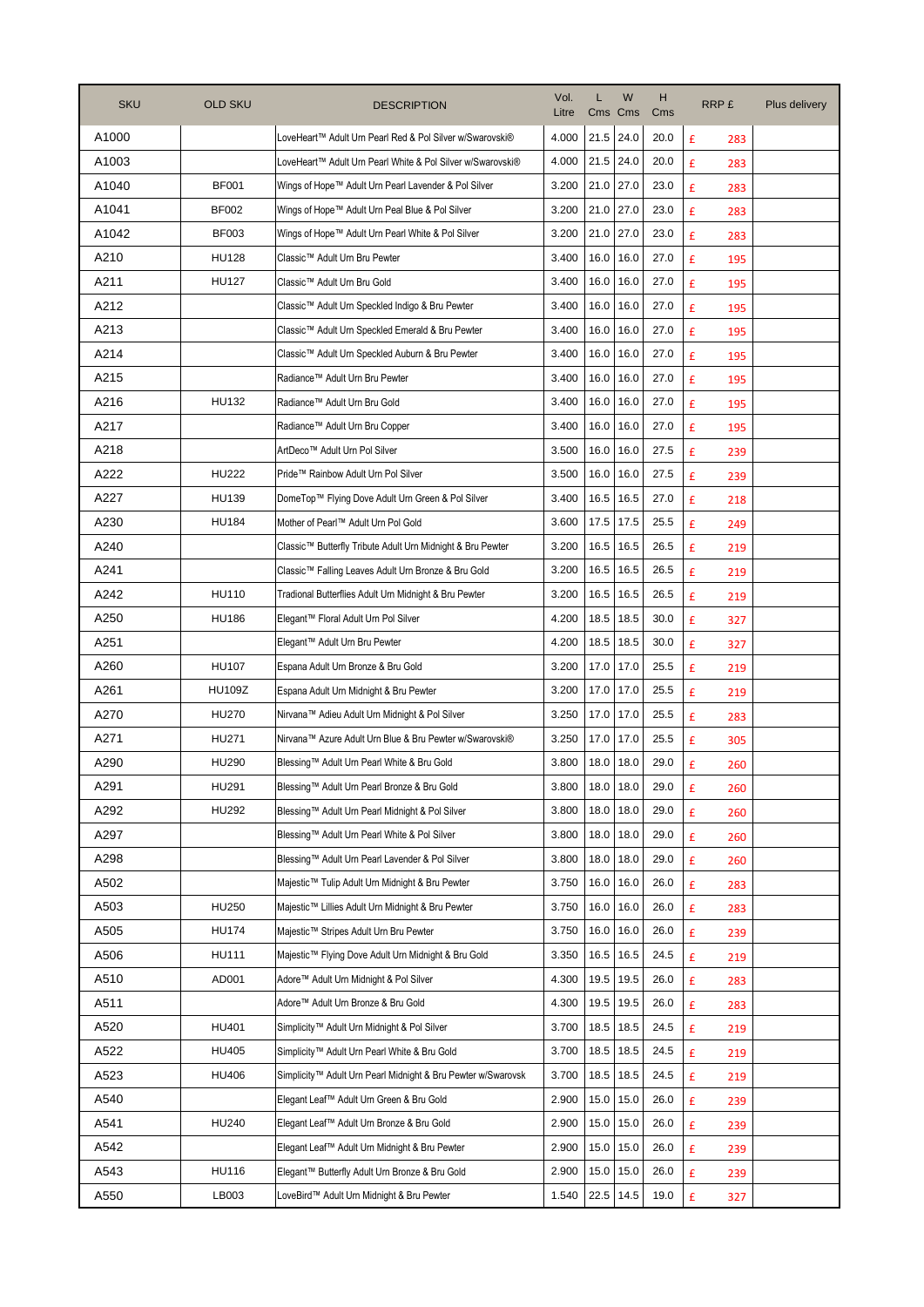| A551             | LB001         | LoveBird™ Adult Urn Bronze & Hmd Gold                        | 1.540 | 22.5 | 14.5 | 19.0 | £<br>327                 |  |
|------------------|---------------|--------------------------------------------------------------|-------|------|------|------|--------------------------|--|
| A560             | SB001         | SoulBird™ Adult Urn Midnight & Hmd Silver                    | 3.500 | 26.0 | 21.5 | 18.0 | £<br>370                 |  |
| A561             |               | SoulBird™ Adult Urn Midnight & Hmd Silver                    | 3.500 | 30.0 | 18.0 | 20.0 | £<br>370                 |  |
| A562             |               | SoulBird™ Adult Urn Pol Silver                               | 3.500 | 26.0 | 21.5 | 18.0 | £<br>370                 |  |
| A563             |               | SoulBird™ Adult Urn Pol Silver                               | 3.500 | 26.0 | 21.5 | 18.0 | £<br>370                 |  |
| A572             |               | Divine™ Flying Doves Adult Urn Blue & Bru Pewter             | 3.400 | 17.5 | 17.5 | 24.5 | £<br>174                 |  |
| A580             | TD003         | TearDrop™ Adult Urn Midnight & Bru Pewter                    | 2.300 | 18.0 | 14.0 | 27.0 | £<br>305                 |  |
| A581             | <b>TD001</b>  | TearDrop™ Adult Urn Bronze & Hmd Gold                        | 2.300 | 18.0 | 14.0 | 27.0 | £<br>305                 |  |
| A582             | <b>TD002</b>  | TearDrop™ Adult Urn Black & Hmd Silver                       | 2.300 | 18.0 | 14.0 | 27.0 | £<br>305                 |  |
| A800             | <b>HU182</b>  | Classic™ Vienna Adult Urn Bru Pewter                         | 3.800 | 17.5 | 17.5 | 27.5 | £<br>217                 |  |
| A900             |               | Awareness™ Adult Urn Pink & Bru Pewter                       | 3.100 | 15.5 | 15.5 | 26.5 | £<br>239                 |  |
| A901             |               | Awareness™ Adult Urn Purple & Bru Pewter                     | 3.100 | 15.5 | 15.5 | 26.5 | £<br>239                 |  |
| A902             | <b>HU175</b>  | Floral Band Adult Urn Slate & Bru Gold                       | 3.100 | 15.5 | 15.5 | 26.5 | £<br>239                 |  |
| C1010            | CB001         | CuddleBear™ Child Urn Pearl Pink & Pol Silver w/Swarovski®   | 1.150 | 14.0 | 18.5 | 20.5 | £<br>239                 |  |
| C1011            | CB002         | CuddleBear™ Child Urn Pearl Blue & Pol Silver w/Swarovski®   | 1.150 | 14.0 | 18.5 | 20.5 | £<br>239                 |  |
| H <sub>222</sub> | <b>HUH222</b> | Pride™ Rainbow Heart Keepsake Urn Pol Silver                 | 0.045 | 7.0  | 8.0  | 3.0  | £<br>61                  |  |
| H <sub>250</sub> |               | Elegant™ Floral Heart Keepsake Urn Pol Silver                | 0.045 | 7.0  | 8.0  | 3.0  | $\pmb{\mathsf{f}}$<br>61 |  |
| H270             | <b>HUH270</b> | Nirvana™ Adieu Heart Keepsake Urn Midnight & Pol Silver      | 0.045 | 7.0  | 8.0  | 3.0  | £<br>61                  |  |
| H <sub>271</sub> | <b>HUH271</b> | Nirvana™ Azure Heart Keepsake Urn Blue & Bru Pewter w/Swarov | 0.045 | 7.0  | 8.0  | 3.0  | £<br>61                  |  |
| H <sub>543</sub> | <b>HUH116</b> | Elegant™ Butterfly Heart Keepsake Urn Bronze & Bru Gold      | 0.040 | 7.0  | 8.0  | 3.0  | £<br>61                  |  |
| H <sub>572</sub> |               | Flying Doves™ Heart Keepsake Urn Blue & Bru Pewter           | 0.045 | 7.0  | 8.0  | 3.0  | £<br>61                  |  |
| H667             | <b>HUH667</b> | Heart Child Urn Pearl Pink                                   | 0.045 | 7.0  | 8.0  | 3.0  | £<br>61                  |  |
| H668             | <b>HUH668</b> | Heart Child Urn Pearl Blue                                   | 0.045 | 7.0  | 8.0  | 3.0  | £<br>61                  |  |
| H669             |               | Heart Child Urn Pearl White                                  | 0.045 | 7.0  | 8.0  | 3.0  | £<br>61                  |  |
| H670             | <b>HUH001</b> | Floral Heart Keepsake Urn Pol Silver                         | 0.085 | 7.0  | 7.0  | 5.0  | £<br>61                  |  |
| H671             | <b>HUH002</b> | Going Home Heart Keepsake Urn Blue & Pol Silver              | 0.085 | 7.0  | 7.0  | 5.0  | £<br>61                  |  |
| H672             | <b>HUH003</b> | TeddyBear Heart Keepsake Urn Pink & Pol Silver               | 0.085 | 7.0  | 7.0  | 5.0  | £<br>61                  |  |
| H673             | <b>HUH004</b> | Elegant™ Floral Heart Keepsake Urn Pol Silver                | 0.085 | 7.0  | 7.0  | 5.0  | £<br>61                  |  |
| H674             | <b>HUH005</b> | Heart Keepsake Urn Bru Pewter                                | 0.085 | 7.0  | 7.0  | 5.0  | £<br>61                  |  |
| H675             | <b>HUH006</b> | Heart Keepsake Urn Pol Silver                                | 0.085 | 7.0  | 7.0  | 5.0  | £<br>61                  |  |
| H676             | <b>HUH007</b> | Heart Keepsake Urn Bru Gold                                  | 0.085 | 7.0  | 7.0  | 5.0  | £<br>61                  |  |
| H677             | <b>HUH008</b> | Heart Keepsake Urn Pol Gold                                  | 0.085 | 7.0  | 7.0  | 5.0  | £<br>61                  |  |
| K1000            |               | LoveHeart™ Keepsake Urn Pearl Red & Pol Silver w/Swarovski®  | 0.100 | 7.0  | 7.5  | 6.5  | £<br>53                  |  |
| K1003            |               | LoveHeart™ Keepsake Urn Pearl White & Pol Silver w/Swarovski | 0.100 | 7.0  | 7.5  | 6.5  | £<br>53                  |  |
| K1040            | BF001K        | Wings of Hope™ Keepsake Urn Pearl Lavender & Pol Silver      | 0.045 | 6.2  | 8.5  | 6.0  | £<br>61                  |  |
| K1041            | BF002K        | Wings of Hope™ Keepsake Urn Peal Blue & Pol Silver           | 0.045 | 6.2  | 8.5  | 6.0  | £<br>61                  |  |
| K1042            | <b>BF003K</b> | Wings of Hope™ Keepsake Urn Pearl White & Pol Silver         | 0.045 | 6.2  | 8.5  | 6.0  | £<br>61                  |  |
| K210             | <b>HU128K</b> | Classic™ Keepsake Urn Bru Pewter                             | 0.050 | 4.5  | 4.5  | 7.0  | £<br>53                  |  |
| K211             | <b>HU127K</b> | Classic™ Keepsake Urn Bru Gold                               | 0.050 | 4.5  | 4.5  | 7.0  | £<br>53                  |  |
| K212             |               | Classic™ Keepsake Urn Speckled Indigo & Bru Pewter           | 0.050 | 4.5  | 4.5  | 7.0  | £<br>53                  |  |
| K213             |               | Classic™ Keepsake Urn Speckled Emerald & Bru Pewter          | 0.050 | 4.5  | 4.5  | 7.0  | £<br>53                  |  |
| K214             |               | Classic™ Keepsake Urn Speckled Auburn & Bru Pewter           | 0.050 | 4.5  | 4.5  | 7.0  | £<br>53                  |  |
| K215             |               | Radiance™ Keepsake Urn Bru Pewter                            | 0.050 | 4.5  | 4.5  | 7.0  | £<br>53                  |  |
| K216             | <b>HU132K</b> | Radiance™ Keepsake Urn Bru Gold                              | 0.050 | 4.5  | 4.5  | 7.0  | $\pmb{\mathsf{f}}$<br>53 |  |
| K217             |               | Radiance™ Keepsake Urn Bru Copper                            | 0.050 | 4.5  | 4.5  | 7.0  | £<br>53                  |  |
| K218             |               | ArtDeco™ Keepsake Urn Pol Silver                             | 0.050 | 4.5  | 4.5  | 7.0  | £<br>53                  |  |
| K222             | <b>HU222K</b> | Pride™ Rainbow Keepsake Urn Pol Silver                       | 0.050 | 4.5  | 4.5  | 7.0  | $\pmb{\mathtt{f}}$<br>53 |  |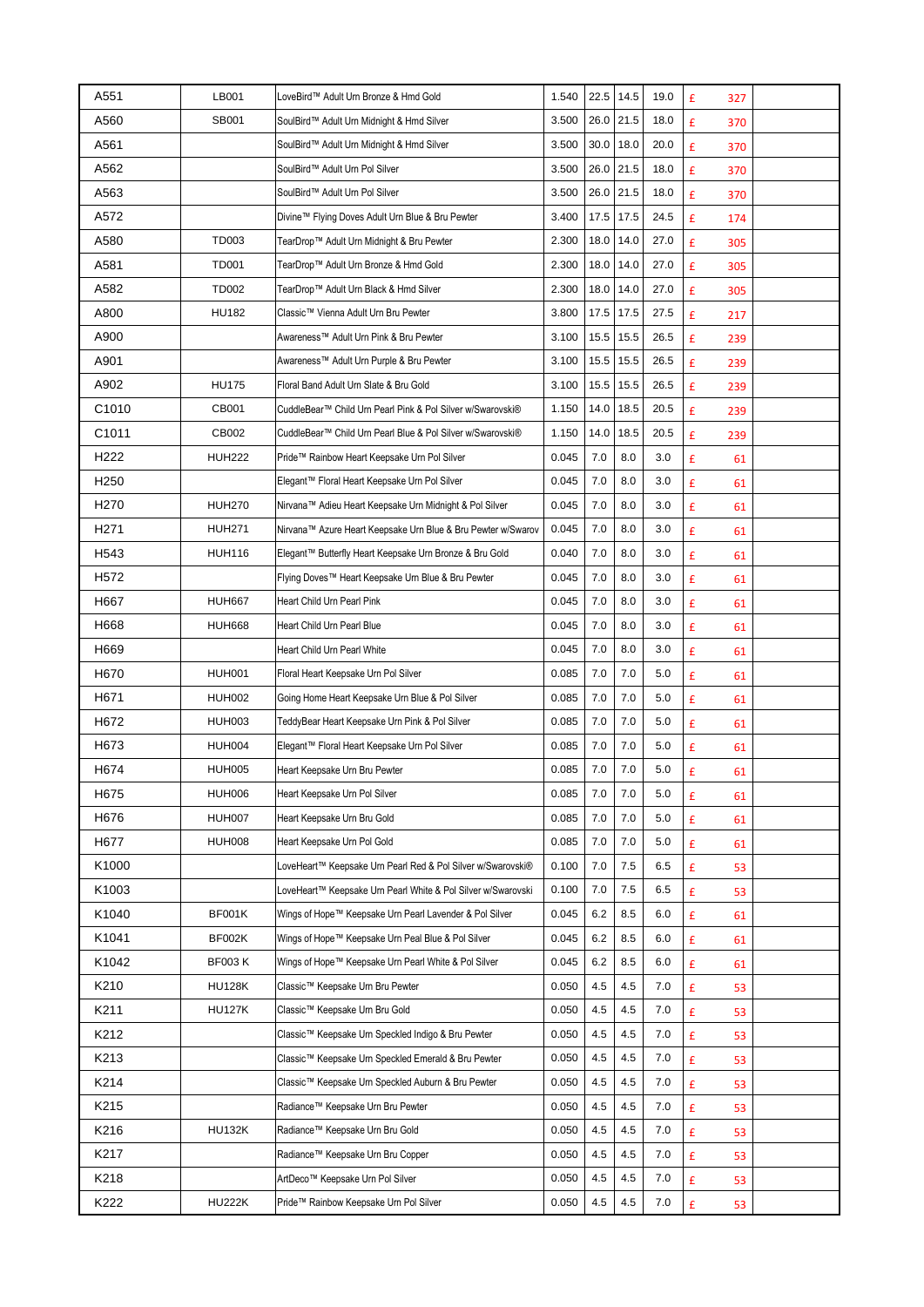| K226             | <b>HU138K</b>  | DomeTop™ Keepsake Urn Midnight & Bru Gold                    | 0.050 | 5.0 | 5.0 | 7.5 | £<br>53                  |  |
|------------------|----------------|--------------------------------------------------------------|-------|-----|-----|-----|--------------------------|--|
| K227             | <b>HU139K</b>  | DomeTop™ Flying Dove Keepsake Urn Green & Pol Silver         | 0.050 | 5.0 | 5.0 | 7.5 | £<br>53                  |  |
| K230             | <b>HU184K</b>  | Mother of Pearl™ Keepsake Urn Pol Gold                       | 0.070 | 6.5 | 6.5 | 7.0 | £<br>53                  |  |
| K240             |                | Classic™ Butterfly Tribute Keepsake Urn Midnight & Bru Pewte | 0.055 | 5.0 | 5.0 | 7.5 | £<br>53                  |  |
| K241             |                | Classic™ Falling Leaves Keepsake Urn Bronze & Bru Gold       | 0.055 | 5.0 | 5.0 | 7.5 | £<br>53                  |  |
| K242             | <b>HU110K</b>  | Tradional Butterflies Keepsake Urn Midnight & Bru Pewter     | 0.055 | 5.0 | 5.0 | 7.5 | £<br>53                  |  |
| K250             | <b>HU186K</b>  | Elegant™ Floral Keepsake Urn Pol Silver                      | 0.070 | 5.0 | 5.0 | 7.5 | £<br>53                  |  |
| K251             |                | Elegant™ Keepsake Urn Bru Pewter                             | 0.070 | 5.0 | 5.0 | 7.5 | £<br>53                  |  |
| K260             | <b>HU107K</b>  | Espana Keepsake Urn Bronze & Bru Gold                        | 0.060 | 6.0 | 6.0 | 7.5 | £<br>53                  |  |
| K261             | HU109ZK        | Espana Keepsake Urn Midnight & Bru Pewter                    | 0.060 | 6.0 | 6.0 | 7.5 | £<br>53                  |  |
| K270             | <b>HU270K</b>  | Nirvana™ Adieu Keepsake Urn Midnight & Pol Silver            | 0.065 | 5.5 | 5.5 | 7.5 | £<br>53                  |  |
| K271             | <b>HU271K</b>  | Nirvana™ Azure Keepsake Urn Blue & Bru Pewter w/Swarovski®   | 0.065 | 5.5 | 5.5 | 7.5 | £<br>53                  |  |
| K290             | <b>HU290K</b>  | Blessing™ Keepsake Urn Pearl White & Bru Gold                | 0.085 | 5.5 | 5.5 | 8.0 | £<br>53                  |  |
| K291             | <b>HU291K</b>  | Blessing™ Keepsake Urn Pearl Bronze & Bru Gold               | 0.085 | 5.5 | 5.5 | 8.0 | £<br>53                  |  |
| K292             | <b>HU292K</b>  | Blessing™ Keepsake Urn Pearl Midnight & Pol Silver           | 0.085 | 5.5 | 5.5 | 8.0 | £<br>53                  |  |
| K297             |                | Blessing™ Keepsake Urn Pearl White & Pol Silver              | 0.085 | 5.5 | 5.5 | 8.0 | £<br>53                  |  |
| K298             |                | Blessing™ Keepsake Urn Pearl Lavender & Pol Silver           | 0.085 | 5.5 | 5.5 | 8.0 | £<br>53                  |  |
| K502             |                | Majestic™ Tulip Keepsake Urn Midnight & Bru Pewter           | 0.060 | 4.5 | 4.5 | 7.5 | £<br>53                  |  |
| K <sub>503</sub> | <b>HU250K</b>  | Majestic™ Lillies Keepsake Urn Midnight & Bru Pewter         | 0.060 | 4.5 | 4.5 | 7.5 | £<br>53                  |  |
| K505             | <b>HU174K</b>  | Majestic™ Stripes Keepsake Urn Bru Pewter                    | 0.060 | 4.5 | 4.5 | 7.5 | £<br>53                  |  |
| K506             | <b>HU111K</b>  | Majestic™ Flying Dove Keepsake Urn Midnight & Bru Gold       | 0.050 | 4.5 | 4.5 | 7.5 | £<br>53                  |  |
| K510             | AD001K         | Adore™ Keepsake Urn Midnight & Pol Silver                    | 0.040 | 6.0 | 6.0 | 7.5 | £<br>53                  |  |
| K511             |                | Adore™ Keepsake Urn Bronze & Bru Gold                        | 0.040 | 6.0 | 6.0 | 7.5 | £<br>53                  |  |
| K520             | <b>HU401K</b>  | Simplicity™ Keepsake Urn Midnight & Pol Silver               | 0.075 | 5.5 | 5.5 | 7.5 | £<br>53                  |  |
| K522             | <b>HU405K</b>  | Simplicity™ Keepsake Urn Pearl White & Bru Gold              | 0.075 | 5.5 | 5.5 | 7.5 | $\pmb{\mathsf{f}}$<br>53 |  |
| K523             | <b>HU406K</b>  | Simplicity™ Keepsake Urn Pearl Midnight & Bru Pewter w/Swaro | 0.075 | 5.5 | 5.5 | 7.5 | £<br>53                  |  |
| K540             |                | Elegant Leaf™ Keepsake Urn Green & Bru Gold                  | 0.050 | 5.0 | 5.0 | 7.5 | £<br>53                  |  |
| K541             | <b>HU240K</b>  | Elegant Leaf™ Keepsake Urn Bronze & Bru Gold                 | 0.050 | 5.0 | 5.0 | 7.5 | £<br>53                  |  |
| K542             |                | Elegant Leaf™ Keepsake Urn Midnight & Bru Pewter             | 0.050 | 5.0 | 5.0 | 7.5 | £<br>53                  |  |
| K543             | <b>HU116K</b>  | Elegant™ Butterfly Keepsake Urn Bronze & Bru Gold            | 0.050 | 5.0 | 5.0 | 7.5 | £<br>53                  |  |
| K550             | LB003K         | LoveBird™ Keepsake Urn Midnight & Bru Pewter                 | 0.050 | 8.0 | 6.0 | 7.0 | £<br>61                  |  |
| K551             | <b>LB001K</b>  | LoveBird™ Keepsake Urn Bronze & Hmd Gold                     | 0.050 | 8.0 | 6.0 | 7.0 | £<br>61                  |  |
| K560             |                | SoulBird™ Keepsake Urn Midnight & Hmd Silver                 | 0.040 | 7.5 | 5.0 | 6.0 | £<br>61                  |  |
| K561             | <b>SB001K</b>  | SoulBird™ Keepsake Urn Midnight & Hmd Silver                 | 0.040 | 8.5 | 5.0 | 5.0 | £<br>61                  |  |
| K562             |                | SoulBird™ Keepsake Urn Pol Silver                            | 0.040 | 7.5 | 5.0 | 6.0 | £<br>61                  |  |
| K563             |                | SoulBird™ Keepsake Urn Pol Silver                            | 0.040 | 8.5 | 5.0 | 5.0 | £<br>61                  |  |
| K572             |                | Divine™ Flying Doves Keepsake Urn Blue & Bru Pewter          | 0.070 | 6.0 | 6.0 | 8.5 | £<br>53                  |  |
| K580             | <b>TD003K</b>  | TearDrop™ Keepsake Urn Midnight & Bru Pewter                 | 0.040 | 5.0 | 4.0 | 8.0 | £<br>61                  |  |
| K581             | <b>TD001K</b>  | TearDrop™ Keepsake Urn Bronze & Hmd Gold                     | 0.040 | 5.0 | 4.0 | 8.0 | £<br>61                  |  |
| K582             | <b>TD002K</b>  | TearDrop™ Keepsake Urn Black & Hmd Silver                    | 0.040 | 5.0 | 4.0 | 8.0 | £<br>61                  |  |
| K600             | <b>HUH021</b>  | Heart Keepsake Urn Bru Gold                                  | 0.045 | 7.0 | 8.0 | 3.0 | £<br>61                  |  |
| K601             | <b>HUH022</b>  | Heart Keepsake Urn Bru Pewter                                | 0.045 | 7.0 | 8.0 | 3.0 | £<br>61                  |  |
| K602             | <b>HUH021S</b> | Heart Keepsake Urn Pol Gold                                  | 0.045 | 7.0 | 8.0 | 3.0 | £<br>61                  |  |
| K603             | <b>HUH022S</b> | Heart Keepsake Urn Pol Silver                                | 0.045 | 7.0 | 8.0 | 3.0 | £<br>61                  |  |
| K610             | <b>HUH023</b>  | Heart Keepsake Urn Bronze & Hmd Gold                         | 0.040 | 7.0 | 8.0 | 3.0 | £<br>61                  |  |
| K611             | <b>HUH025</b>  | Heart Keepsake Urn Midnight & Bru Pewter                     | 0.040 | 7.0 | 8.0 | 3.0 | £<br>61                  |  |
| K612             |                | Heart Keepsake Urn Slate & Bru Pewter                        | 0.040 | 7.0 | 8.0 | 3.0 | £<br>61                  |  |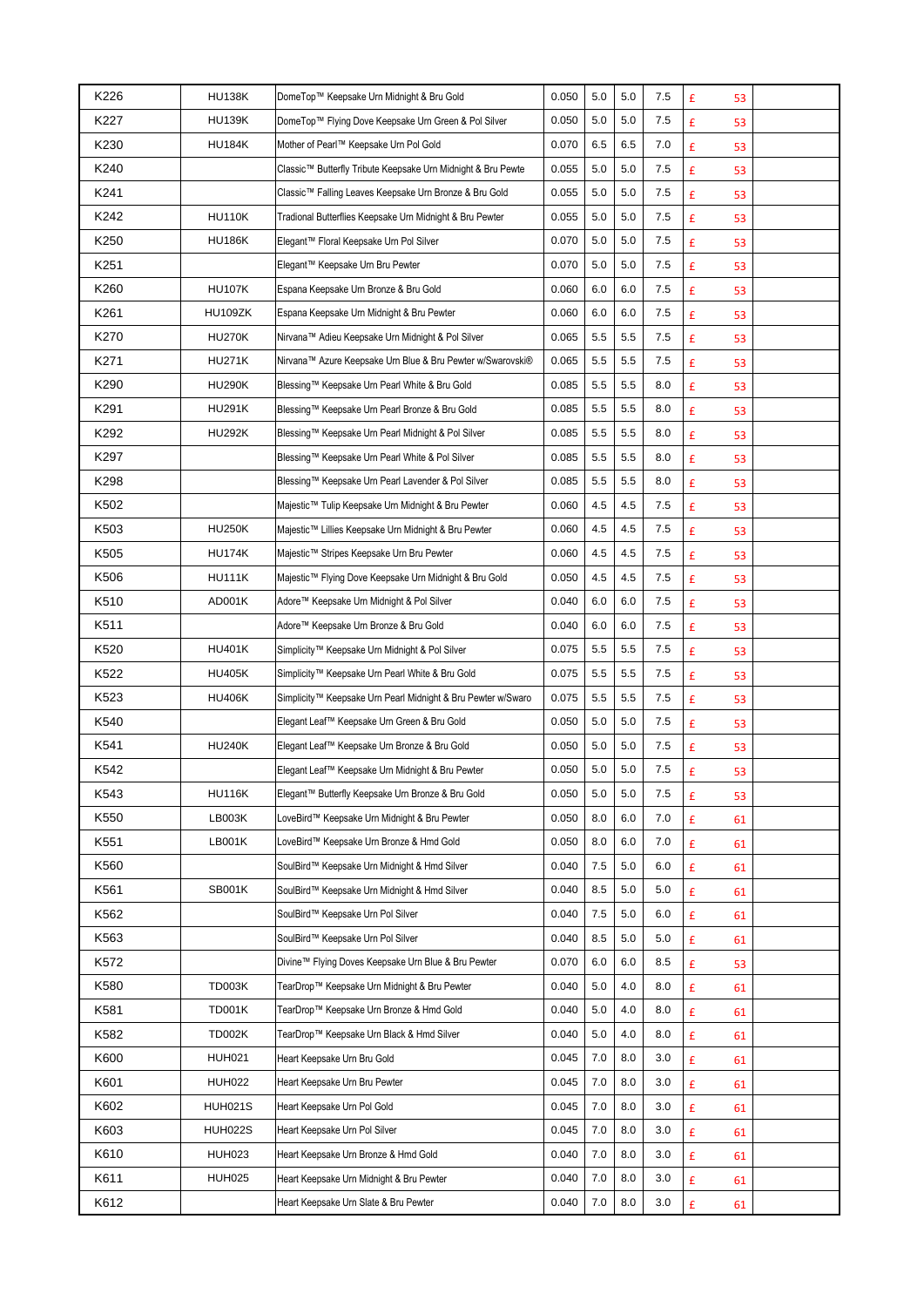| K613              |               | Heart Keepsake Urn Auburn & Bru Gold                         | 0.040 | 7.0  | 8.0  | 3.0  | £<br>61                  |  |
|-------------------|---------------|--------------------------------------------------------------|-------|------|------|------|--------------------------|--|
| K614              |               | Heart Keepsake Urn Speckled Indigo & Bru Pewter              | 0.040 | 7.0  | 8.0  | 3.0  | £<br>61                  |  |
| K615              |               | Heart Keepsake Urn Speckled Auburn & Bru Gold                | 0.040 | 7.0  | 8.0  | 3.0  | £<br>61                  |  |
| K616              | <b>HUH026</b> | Heart Keepsake Urn Bru Gold                                  | 0.040 | 7.0  | 8.0  | 3.0  | $\pmb{\mathsf{E}}$<br>61 |  |
| K617              | <b>HUH027</b> | Heart Keepsake Urn Bru Pewter                                | 0.040 | 7.0  | 8.0  | 3.0  | £<br>61                  |  |
| K620              | <b>HUS007</b> | Angelic Star Keepsake Urn Bru Gold                           | 0.045 | 8.5  | 8.5  | 3.0  | £<br>61                  |  |
| K621              | <b>HUS006</b> | Angelic Star Keepsake Urn Pol Silver                         | 0.045 | 8.5  | 8.5  | 3.0  | £<br>61                  |  |
| K623              | <b>HUS005</b> | Angelic Star Keepsake Urn Bru Pewter                         | 0.045 | 8.5  | 8.5  | 3.0  | £<br>61                  |  |
| K640              |               | Shell™ Keepsake Urn Pearl Bronze & Bru Gold                  | 0.080 | 7.5  | 8.5  | 4.0  | $\pmb{\mathsf{E}}$<br>61 |  |
| K641              |               | Shell™ Keepsake Urn Pearl White & Bru Gold                   | 0.080 | 7.5  | 8.5  | 4.0  | £<br>61                  |  |
| K650              | <b>HU650K</b> | ComfortCross™ Keepsake Urn Bru Pewter                        | 0.045 | 10.5 | 6.5  | 2.5  | £<br>61                  |  |
| K651              | <b>HU651K</b> | ComfortCross™ Keepsake Urn Bru Gold                          | 0.045 | 10.5 | 6.5  | 2.5  | £<br>61                  |  |
| K652              | <b>HU650K</b> | ComfortCross™ Keepsake Urn Pol Silver                        | 0.045 | 10.5 | 6.5  | 2.5  | £<br>61                  |  |
| K653              | <b>HU651K</b> | ComfortCross™ Keepsake Urn Pol Gold                          | 0.045 | 10.5 | 6.5  | 2.5  | £<br>61                  |  |
| K654              | <b>HU650K</b> | ComfortCross™ Keepsake Urn Pol RoseGold                      | 0.045 | 10.5 | 6.5  | 2.5  | £<br>61                  |  |
| K655              | <b>HU651K</b> | ComfortCross™ Keepsake Urn Bru RoseGold                      | 0.045 | 10.5 | 6.5  | 2.5  | £<br>61                  |  |
| K800              | <b>HU182K</b> | Classic™ Vienna Keepsake Urn Bru Pewter                      | 0.060 | 5.0  | 5.0  | 7.5  | £<br>53                  |  |
| K900              |               | Awareness™ Keepsake Urn Pink & Bru Pewter                    | 0.050 | 4.5  | 4.5  | 7.0  | $\pmb{\mathsf{f}}$<br>53 |  |
| K901              |               | Awareness™ Keepsake Urn Purple & Bru Pewter                  | 0.050 | 4.5  | 4.5  | 7.0  | £<br>53                  |  |
| K902              | <b>HU175K</b> | Floral Band Keepsake Urn Slate & Bru Gold                    | 0.050 | 4.5  | 4.5  | 7.0  | £<br>53                  |  |
| M1040             | <b>BF001S</b> | Wings of Hope™ Medium Urn Pearl Lavender & Pol Silver        | 0.400 | 11.5 | 16.5 | 11.5 | £<br>129                 |  |
| M1041             | <b>BF002S</b> | Wings of Hope™ Medium Urn Peal Blue & Pol Silver             | 0.400 | 11.5 | 16.5 | 11.5 | £<br>129                 |  |
| M1042             | <b>BF003S</b> | Wings of Hope™ Medium Urn Pearl White & Pol Silver           | 0.400 | 11.5 | 16.5 | 11.5 | £<br>129                 |  |
| M230              |               | Mother of Pearl™ Medium Urn Pol Gold                         | 0.850 | 11.5 | 11.5 | 16.0 | £<br>129                 |  |
| M234              | <b>HU177</b>  | TeddyBear Child Urn Pink & Pol Silver                        | 1.350 | 13.0 | 13.0 | 18.5 | £<br>173                 |  |
| M270              |               | Nirvana™ Adieu Medium Urn Midnight & Pol Silver              | 0.650 | 10.5 | 10.5 | 15.5 | £<br>129                 |  |
| M271              |               | Nirvana™ Azure Medium Urn Blue & Bru Pewter w/Swarovski®     | 0.650 | 10.5 | 10.5 | 15.5 | £<br>129                 |  |
| M292              |               | Blessing™ Medium Urn Pearl Midnight & Pol Silver             | 0.800 | 11.0 | 11.0 | 16.5 | £<br>129                 |  |
| M297              |               | Blessing™ Medium Urn Pearl White & Pol Silver                | 0.800 | 11.0 | 11.0 | 16.5 | £<br>129                 |  |
| M298              |               | Blessing™ Medium Urn Pearl Lavender & Pol Silver             | 0.800 | 11.0 | 11.0 | 16.5 | £<br>129                 |  |
| M520              |               | Simplicity™ Medium Urn Midnight & Pol Silver                 | 0.800 | 11.5 | 11.5 | 15.0 | £<br>107                 |  |
| M522              |               | Simplicity™ Medium Urn Pearl White & Bru Gold                | 0.800 | 11.5 | 11.5 | 15.0 | £<br>107                 |  |
| M523              |               | Simplicity™ Medium Urn Pearl Midnight & Bru Pewter w/Swarovs | 0.800 | 11.5 | 11.5 | 15.0 | £<br>107                 |  |
| P1000             |               | LoveHeart™ Medium Urn Pearl Red & Pol Silver w/Swarovski®    | 0.650 | 11.5 | 13.5 | 10.5 | £<br>107                 |  |
| P <sub>1001</sub> |               | LoveHeart™ Child Urn Pearl Pink & Pol Silver w/Swarovski®    | 0.650 | 11.5 | 13.5 | 10.5 | £<br>107                 |  |
| P1002             |               | LoveHeart™ Child Urn Pearl Blue & Pol Silver w/Swarovski®    | 0.650 | 11.5 | 13.5 | 10.5 | £<br>107                 |  |
| P1003             |               | LoveHeart™ Child Urn Pearl White & Pol Silver w/Swarovski®   | 0.650 | 11.5 | 13.5 | 10.5 | £<br>107                 |  |
| P580              | <b>TD003S</b> | TearDrop™ Medium Urn Midnight & Bru Pewter                   | 0.400 | 11.0 | 9.5  | 15.0 | £<br>129                 |  |
| P581              | <b>TD001S</b> | TearDrop™ Medium Urn Bronze & Hmd Gold                       | 0.400 | 11.0 | 9.5  | 15.0 | £<br>129                 |  |
| P <sub>582</sub>  | <b>TD002S</b> | TearDrop™ Medium Urn Black & Hmd Silver                      | 0.400 | 11.0 | 9.5  | 15.0 | £<br>129                 |  |
| R <sub>1010</sub> | HeartStand001 | Keepsake Holder Accessory Bru Pewter                         |       | 7.5  | 6.0  | 6.0  | £<br>11                  |  |
| R1011             | HeartStand002 | Keepsake Holder Accessory Bru Gold                           |       | 7.5  | 6.0  | 6.0  | £<br>11                  |  |
| R <sub>1012</sub> | HeartStand003 | Urn Holder Accessory Bru Pewter                              |       | 12.5 | 9.5  | 9.5  | £<br>10                  |  |
| R1013             | HeartStand004 | Urn Holder Accessory Bru Gold                                |       | 12.5 | 9.5  | 9.5  | £<br>10                  |  |
| T222              | <b>CHK222</b> | Pride™ Rainbow Tealight Urn Pol Silver                       | 0.450 | 9.5  | 9.5  | 13.5 | £<br>85                  |  |
| T230              |               | Mother of Pearl™ Tealight Urn Pol Gold                       | 0.450 | 9.5  | 9.5  | 13.5 | £<br>85                  |  |
| T250              |               | Elegant™ Floral Tealight Urn Pol Silver                      | 0.490 | 9.5  | 9.5  | 13.5 | £<br>85                  |  |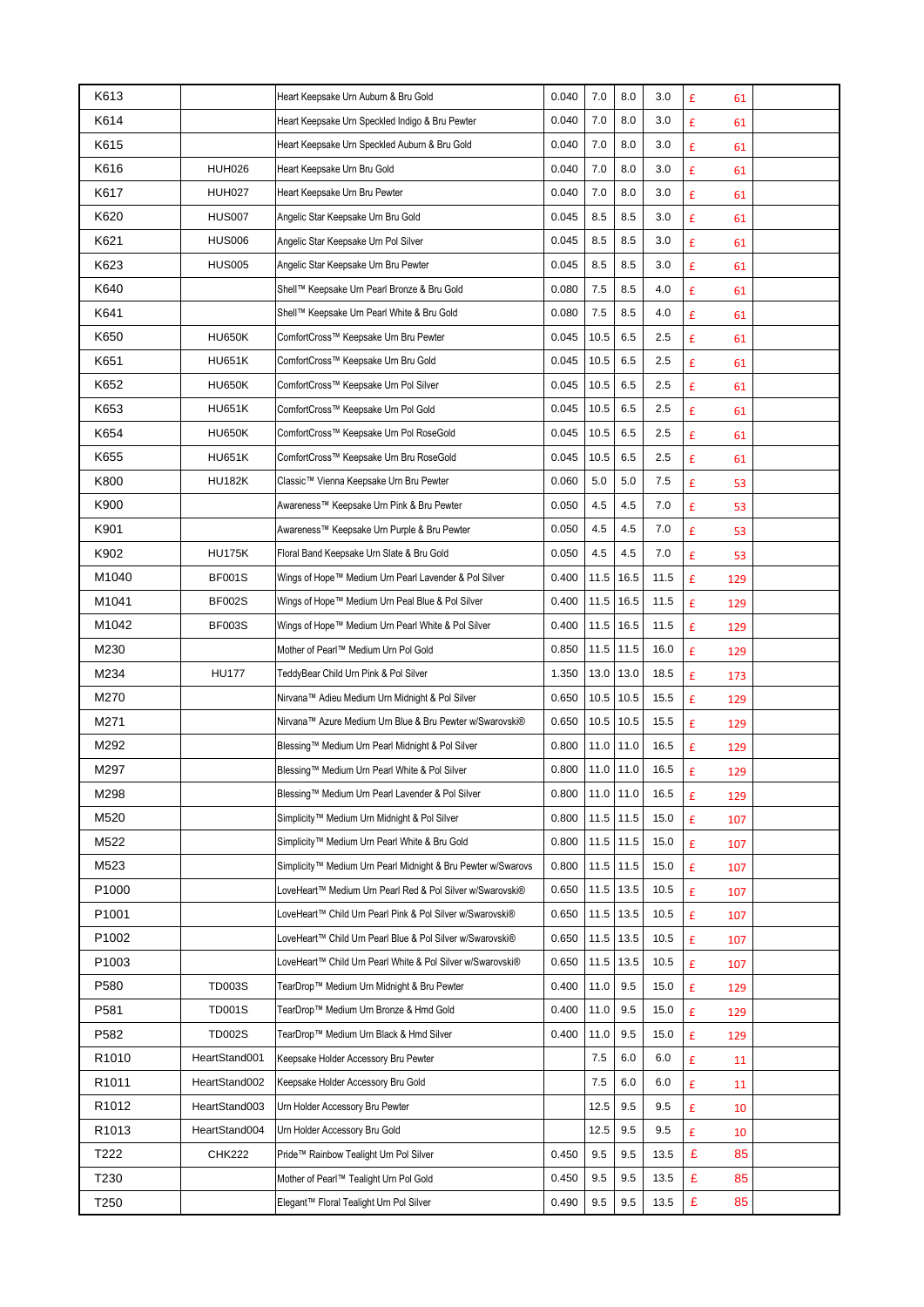| T270          | <b>CHK270</b> | Nirvana™ Adieu Tealight Urn Midnight & Pol Silver          | 0.490 | 9.5  | 9.5     | 13.5 | £<br>85                  |  |
|---------------|---------------|------------------------------------------------------------|-------|------|---------|------|--------------------------|--|
| T271          | <b>CHK271</b> | Nirvana™ Azure Tealight Urn Blue & Bru Pewter w/Swarovski® | 0.490 | 9.5  | 9.5     | 13.5 | £<br>85                  |  |
| T502          |               | Majestic™ Tulip Tealight Urn Midnight & Bru Pewter         | 0.490 | 9.5  | 9.5     | 13.5 | £<br>85                  |  |
| T503          | <b>CHK250</b> | Majestic™ Lillies Tealight Urn Midnight & Bru Pewter       | 0.490 | 9.5  | 9.5     | 13.5 | £<br>85                  |  |
| T523          |               | Tealight Urn Pearl Midnight & Bru Pewter                   | 0.450 | 9.5  | 9.5     | 13.5 | £<br>85                  |  |
| T543          | <b>CHK116</b> | Elegant™ Butterfly Tealight Urn Bronze & Bru Gold          | 0.490 | 9.5  | 9.5     | 13.5 | £<br>85                  |  |
| T572          |               | Divine™ Flying Doves Tealight Urn Blue & Bru Pewter        | 0.450 | 9.5  | 9.5     | 13.5 | £<br>85                  |  |
| T650          | CHK109Z       | Tealight Urn Midnight & Bru Pewter                         | 0.450 | 9.5  | 9.5     | 13.5 | £<br>85                  |  |
| T651          | <b>CHK107</b> | Tealight Urn Bronze & Bru Gold                             | 0.450 | 9.5  | 9.5     | 13.5 | £<br>85                  |  |
| T652          |               | Tealight Urn Pearl Bronze & Bru Gold                       | 0.450 | 9.5  | 9.5     | 13.5 | £<br>85                  |  |
| T653          | <b>CHK405</b> | Tealight Urn Pearl White & Bru Gold                        | 0.450 | 9.5  | 9.5     | 13.5 | £<br>85                  |  |
| T661          |               | Tealight Urn Slate & Bru Pewter                            | 0.450 | 9.5  | 9.5     | 13.5 | £<br>85                  |  |
| T662          |               | Tealight Urn Auburn & Bru Gold                             | 0.450 | 9.5  | 9.5     | 13.5 | £<br>85                  |  |
| T663          |               | Tealight Urn Speckled Indigo & Bru Pewter                  | 0.450 | 9.5  | 9.5     | 13.5 | £<br>85                  |  |
| T664          |               | Tealight Urn Speckled Auburn & Bru Gold                    | 0.450 | 9.5  | 9.5     | 13.5 | £<br>85                  |  |
| T665          |               | Tealight Urn Bru Pewter                                    | 0.450 | 9.5  | 9.5     | 13.5 | £<br>85                  |  |
| T666          |               | Tealight Urn Pearl Midnight & Pol Silver                   | 0.450 | 9.5  | 9.5     | 13.5 | £<br>85                  |  |
| T667          | <b>CHK667</b> | Child Tealight Urn Pearl Pink & Pol Silver                 | 0.450 | 9.5  | 9.5     | 13.5 | £<br>85                  |  |
| T668          | <b>CHK668</b> | Child Tealight Urn Pearl Blue & Pol Silver                 | 0.450 | 9.5  | $9.5\,$ | 13.5 | £<br>85                  |  |
| T669          |               | ArtDeco™ Tealight Urn Pol Silver                           | 0.450 | 9.5  | 9.5     | 13.5 | £<br>85                  |  |
| T670          |               | Tealight Urn Pearl Lavender & Pol Silver                   | 0.450 | 9.5  | 9.5     | 13.5 | £<br>85                  |  |
| T671          |               | Tealight Urn Pearl White & Pol Silver                      | 0.450 | 9.5  | 9.5     | 13.5 | £<br>85                  |  |
| T672          | <b>CHK108</b> | Tealight Urn Green & Bru Gold                              | 0.450 | 9.5  | 9.5     | 13.5 | £<br>85                  |  |
| T673          | <b>CHK109</b> | Tealight Urn Slate & Bru Pewter                            | 0.450 | 9.5  | 9.5     | 13.5 | £<br>85                  |  |
| T710          | CHKT710       | Reflections™ of Love Tealight Urn Bru Gold                 | 0.300 | 12.5 | 12.5    | 16.5 | £<br>129                 |  |
| T711          | CHKT711       | Reflections™ of Life Tealight Urn Bru Gold                 | 0.300 | 12.5 | 12.5    | 16.5 | £<br>129                 |  |
| T712          | CHKT712       | Reflections™ of Soul Tealight Urn Bru Pewter               | 0.300 | 12.5 | 12.5    | 16.5 | £<br>129                 |  |
| T713          |               | Reflections™ of Spirit Tealight Urn Bru Copper             | 0.300 | 12.5 | 12.5    | 16.5 | £<br>129                 |  |
| T900          |               | Awareness™ Tealight Urn Pink & Bru Pewter                  | 0.450 | 9.5  | 9.5     | 13.5 | £<br>85                  |  |
| T901          |               | Awareness™ Tealight Urn Purple & Bru Pewter                | 0.450 | 9.5  | 9.5     | 13.5 | £<br>85                  |  |
| T902          |               | Awareness™ Tall Tealight Urn Pink & Bru Pewter             | 1.100 | 9.5  | 9.5     | 27.5 | £<br>107                 |  |
| T903          |               | Awareness™ Tall Tealight Urn Purple & Bru Pewter           | 1.100 | 9.5  | 9.5     | 27.5 | £<br>107                 |  |
| AC1001        | TRBRAC        | Bracelet 23cms 9.5 Inch Accessory Pol Silver               |       |      | 23.5    |      | £<br>60                  |  |
| AC1002        |               | Treasure™ MDF Display Box Accessory TBA                    |       | 22.9 | 17.8    | 9.3  | £<br>140                 |  |
| AC1003        |               | NeckChain 51cms 20Inch Accessory Pol Silver                |       |      | 51.4    |      | $\pmb{\mathsf{E}}$<br>66 |  |
| AC1004        |               | Treasure™ MDF Presentation Box Accessory                   |       |      |         |      | £<br>44                  |  |
| <b>BD2000</b> |               | LoveHeart™ Ashes Bead Pol Silver                           | Symb  |      | 1.0     | 1.0  | £<br>129                 |  |
| BD2001        |               | LoveHeart™ Ashes Bead Pol Silver                           | Symb  |      | 1.0     | 1.0  | £<br>129                 |  |
| BD2002        |               | Spell your Love™ Ashes Bead Pol Silver & Gold Vermeil      | Symb  |      | 1.3     | 1.2  | £<br>151                 |  |
| BD2003        |               | Heart to Heart™ Ashes Bead Pol Silver w/Zirconia           | Symb  |      | 1.3     | 1.2  | £<br>151                 |  |
| BD2010        |               | Omega™ Ashes Bead Bru Silver                               | Symb  |      | 1.3     | 1.3  | £<br>129                 |  |
| BD2011        |               | Path™ Ashes Bead Bru Silver                                | Symb  |      | $1.2$   | 1.2  | £<br>129                 |  |
| BD2012        |               | Serenity <sup>™</sup> Ashes Bead Bru Silver                | Symb  |      | 1.2     | 1.2  | £<br>129                 |  |
| BD2013        |               | Glowing Heart™ Ashes Bead Pol Silver & Gold Vermeil        | Symb  |      | 1.4     | 1.2  | £<br>151                 |  |
| BD2014        |               | Entwined Hearts™ Ashes Bead Pol Silver & Gold Vermeil      | Symb  |      | 1.3     | 1.3  | £<br>151                 |  |
| BD2020        | <b>BBF004</b> | Butterfly™ Ashes Bead Pol & Bru Silver                     | Symb  |      | 1.1     | 1.1  | £<br>129                 |  |
| BD2030        | <b>BHS006</b> | Angelic Star™ Ashes Bead Pol Silver                        | Symb  |      | $1.2$   | 1.2  | £<br>129                 |  |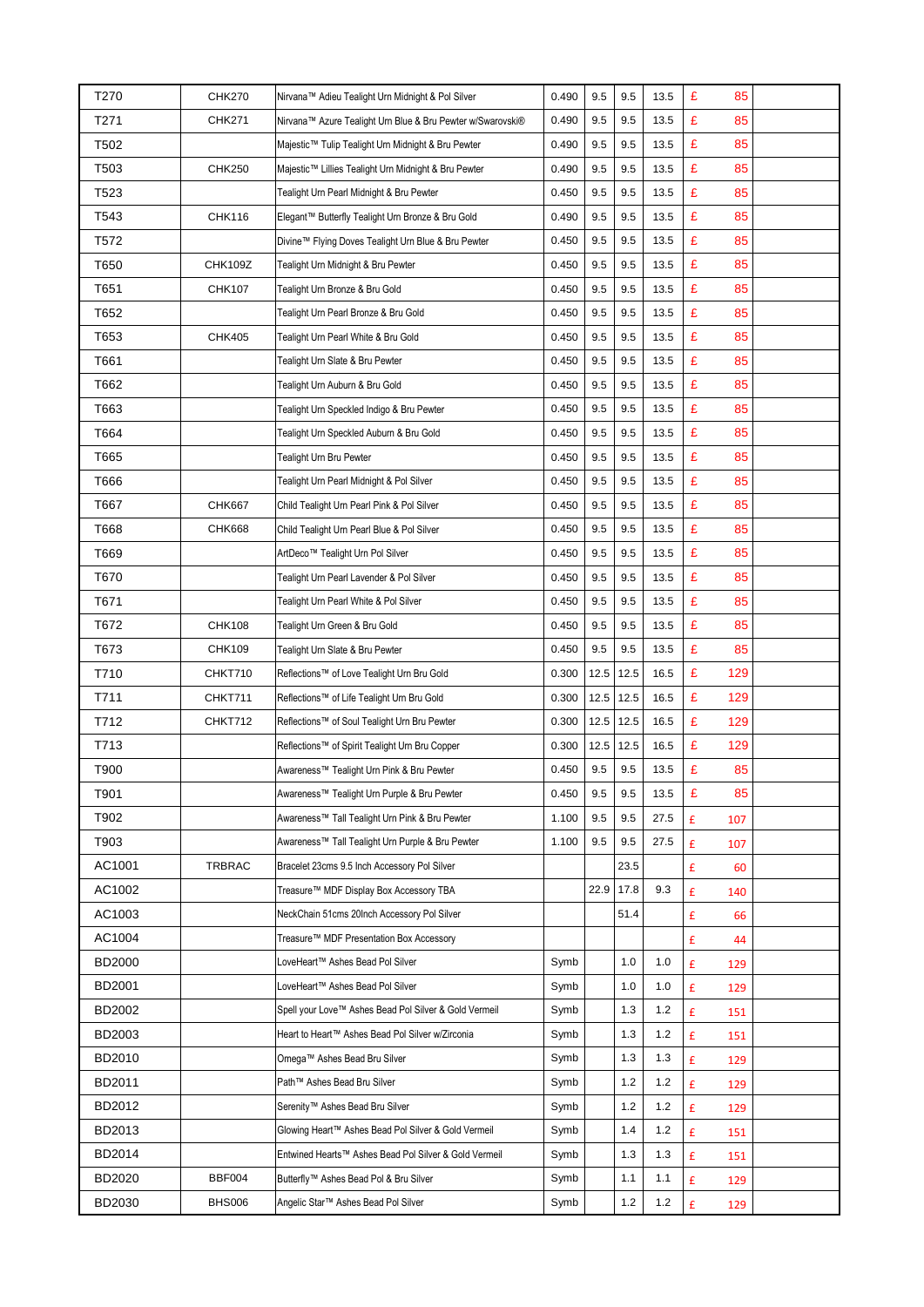| BD2040        | <b>BHU175</b> | Bloom™ Ashes Bead Pol & Bru Silver                              | Symb | 1.1   | 1.1 | £<br>129                  |  |
|---------------|---------------|-----------------------------------------------------------------|------|-------|-----|---------------------------|--|
| <b>BD2050</b> |               | Cross™ Ashes Bead Bru Silver                                    | Symb | 1.1   | 1.1 | £<br>129                  |  |
| <b>BD2060</b> | BTD002        | TearDrop™ Ashes Bead Pol & Bru Silver                           | Symb | 1.0   | 1.0 | £<br>129                  |  |
| <b>BD2070</b> |               | Awareness™ Ashes Bead Pink & Pol Silver w/Zirconia              | Symb | 1.0   | 1.0 | $\pmb{\mathsf{E}}$<br>129 |  |
| <b>BD2080</b> | <b>BCB001</b> | CuddleBear <sup>™</sup> Ashes Bead Pink & Pol Silver w/Zirconia | Symb | 0.8   | 0.8 | £<br>129                  |  |
| BD2081        | <b>BCB002</b> | CuddleBear™ Ashes Bead Blue & Pol Silver w/Zirconia             | Symb | 0.8   | 0.8 | £<br>129                  |  |
| <b>BD2090</b> | <b>BBF001</b> | Wings of Hope™ Ashes Bead Pearl Lavender & Pol Silver           | Symb | 1.3   | 1.3 | £<br>151                  |  |
| BD2091        | <b>BBF002</b> | Wings of Hope™ Ashes Bead Pearl Blue & Pol Silver               | Symb | 1.3   | 1.3 | £<br>151                  |  |
| BD2092        | BBF003        | Wings of Hope™ Ashes Bead Pearl White & Pol Silver              | Symb | 1.3   | 1.3 | £<br>151                  |  |
| BD2110        |               | Essence™ Ashes Bead Bru Silver                                  | Symb | 1.1   | 1.2 | $\pmb{\mathsf{E}}$<br>129 |  |
| BD2120        |               | Peace™ Mother of Pearl™ Ashes Bead Pol Silver                   | Symb | 1.2   | 1.2 | $\pmb{\mathsf{E}}$<br>173 |  |
| BD2121        |               | TreeofLove™ Ashes Bead Pearl Green & Pol Gold Vermeil           | Symb | 1.3   | 1.3 | £<br>173                  |  |
| BD2122        |               | Mother of Pearl™ Ashes Bead Pol Gold Vermeil                    | Symb | $1.2$ | 1.2 | £<br>194                  |  |
| ER1000        | <b>EHU027</b> | Leaning Heart™ Stud Earrings Pol & Bru Silver                   |      | 1.1   | 1.0 | £<br>60                   |  |
| ER1001        | <b>EHU023</b> | Leaning Heart™ Stud Earrings Pol & Bru Gold Vermeil             |      | 1.1   | 1.0 | £<br>64                   |  |
| ER1003        | <b>EHU222</b> | Leaning Heart™ Pride Rainbow Stud Earrings Pol Silver           |      | 1.1   | 1.0 | $\pmb{\mathsf{E}}$<br>85  |  |
| ER1010        |               | LoveHeart™ Stud Earrings Pol Silver                             |      | 1.1   | 1.0 | £<br>60                   |  |
| ER1011        |               | LoveHeart™ Stud Earrings Pol Gold Vermeil                       |      | 1.1   | 1.0 | £<br>64                   |  |
| ER1020        | ETD002        | TearDrop™ Stud Earrings Pol & Bru Silver                        |      | 1.1   | 1.3 | £<br>60                   |  |
| ER1021        | ETD001        | TearDrop™ Stud Earrings Pol & Bru Gold Vermeil                  |      | 1.1   | 1.3 | £<br>64                   |  |
| ER1022        | ETD004        | TearDrop™ Stud Earrings Pol Silver                              |      | 1.1   | 1.3 | £<br>60                   |  |
| ER1030        | <b>EHS006</b> | Angelic Star™ Stud Earrings Pol Silver                          |      | 1.1   | 1.1 | $\pmb{\mathsf{E}}$<br>60  |  |
| ER1031        | EHS007        | Angelic Star™ Stud Earrings Bru Gold Vermeil                    |      | 1.1   | 1.1 | £<br>64                   |  |
| ER1040        |               | Omega™ Stud Earrings Pol & Bru Silver                           |      | 1.3   | 1.3 | £<br>72                   |  |
| ER1041        |               | Omega™ Stud Earrings Pol & Bru Gold Vermeil                     |      | 1.3   | 1.3 | £<br>79                   |  |
| ER1050        |               | HeartFelt™ Stud Earrings Bru Silver & Gold Vermeil              |      | 1.0   | 0.9 | £<br>64                   |  |
| ER1060        |               | Eternity™ Stud Earrings Bru Silver                              |      | 1.2   | 1.2 | £<br>72                   |  |
| ER1061        |               | Eternity™ Stud Earrings Bru Gold Vermeil                        |      | 1.2   | 1.2 | $\mathbf f$<br>79         |  |
| ER1070        | <b>EHU175</b> | Bloom™ Stud Earrings Pol & Bru Silver                           |      | 1.1   | 1.1 | £<br>60                   |  |
| ER1071        | <b>EHU275</b> | Bloom™ Stud Earrings Pol & Bru Gold Vermeil                     |      | 1.1   | 1.1 | £<br>64                   |  |
| ER1080        |               | Hope™ Stud Earrings Pol Silver                                  |      | 0.5   | 1.4 | £<br>60                   |  |
| ER1160        |               | Butterfly™ Stud Earrings Bru Silver & Gold Vermeil              |      | 1.0   | 1.1 | £<br>79                   |  |
| ER1200        | EBF001        | Wings of Hope™ Stud Earrings Pearl Lavender & Pol Silver        |      | 1.1   | 0.9 | £<br>85                   |  |
| ER1201        | EBF002        | Wings of Hope™ Stud Earrings Pearl Blue & Pol Silver            |      | 1.1   | 0.9 | £<br>85                   |  |
| ER1202        | EBF003        | Wings of Hope™ Stud Earrings Pearl White & Pol Silver           |      | 1.1   | 0.9 | £<br>85                   |  |
| ER1290        |               | Mother of Pearl™ Stud Earrings Pol Gold Vermeil                 |      | 1.2   | 1.2 | £<br>85                   |  |
| PD1000        | <b>PHU027</b> | Leaning Heart™ Ashes Pendant Pol & Bru Silver                   | Symb | 1.4   | 1.6 | £<br>194                  |  |
| PD1001        | <b>PHU023</b> | Leaning Heart™ Ashes Pendant Pol & Bru Gold Vermeil             | Symb | 1.4   | 1.6 | £<br>217                  |  |
| PD1002        | <b>PHU025</b> | Leaning Heart™ Ashes Pendant Pol & Bru Ruthenium                | Symb | 1.4   | 1.6 | £<br>217                  |  |
| PD1003        | <b>PHU222</b> | Leaning Heart™ Pride Rainbow Ashes Pendant Pol Silver           | Symb | 1.5   | 1.6 | £<br>239                  |  |
| PD1004        |               | LoveWings™ Ashes Pendant Pol & Bru Silver                       | Symb | 1.6   | 1.8 | £<br>194                  |  |
| PD1010        |               | LoveHeart™ Ashes Pendant Pol Silver                             | Symb | 1.7   | 1.7 | £<br>217                  |  |
| PD1011        |               | LoveHeart™ Ashes Pendant Pol Gold Vermeil                       | Symb | 1.7   | 1.7 | £<br>239                  |  |
| PD1020        | PTD002        | TearDrop™ Ashes Pendant Pol & Bru Silver                        | Symb | 1.4   | 1.8 | £<br>217                  |  |
| PD1021        | PTD001        | TearDrop™ Ashes Pendant Pol & Bru Gold Vermeil                  | Symb | 1.4   | 1.8 | £<br>239                  |  |
| PD1022        | PTD004        | TearDrop™ Ashes Pendant Pol Silver                              | Symb | 1.4   | 1.8 | £<br>217                  |  |
| PD1023        | PTD003        | TearDrop™ Ashes Pendant Pol & Bru Ruthenium                     | Symb | 1.4   | 1.8 | £<br>239                  |  |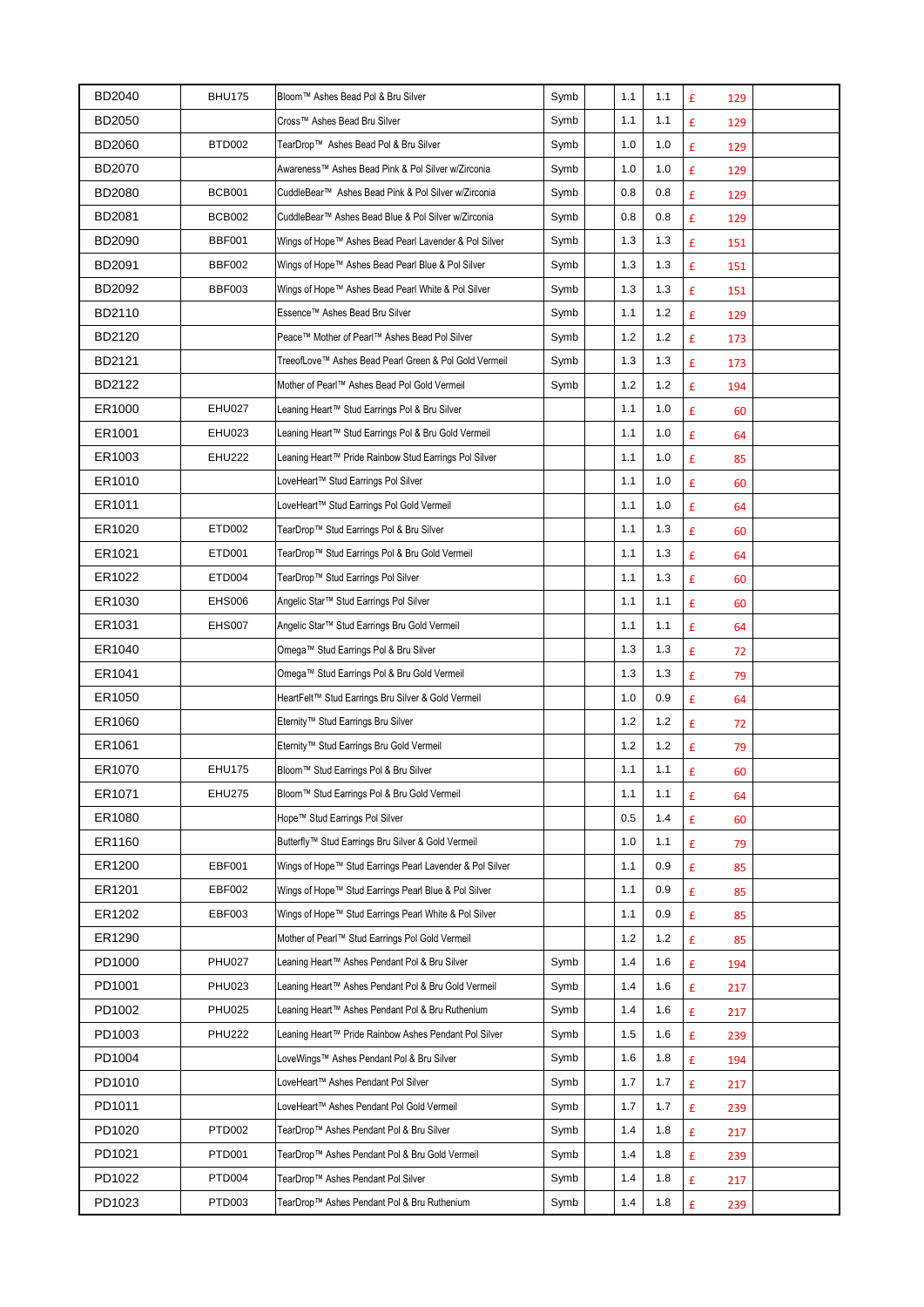| PD1030 | <b>PHS006</b> | Angelic Star™ Ashes Pendant Pol Silver                       | Symb | 1.5   | 1.5 | £<br>194                  |  |
|--------|---------------|--------------------------------------------------------------|------|-------|-----|---------------------------|--|
| PD1031 | <b>PHS007</b> | Angelic Star™ Ashes Pendant Bru Gold Vermeil                 | Symb | 1.5   | 1.5 | £<br>217                  |  |
| PD1040 |               | Omega™ Ashes Pendant Pol & Bru Silver w/Zirconia             | Symb | 1.3   | 1.3 | £<br>217                  |  |
| PD1041 |               | Omega™ Ashes Pendant Pol & Bru Gold Vermeil w/Zirconia       | Symb | 1.3   | 1.3 | $\pmb{\mathsf{E}}$<br>239 |  |
| PD1050 |               | HeartFelt™ Ashes Pendant Bru Silver & Gold Vermeil w/Zirconi | Symb | 1.7   | 1.9 | £<br>282                  |  |
| PD1060 |               | Eternity™ Ashes Pendant Bru Silver w/Zirconia                | Symb | 2.7   | 2.7 | £<br>304                  |  |
| PD1061 |               | Eternity™ Ashes Pendant Bru Gold Vermeil w/Zirconia          | Symb | 2.7   | 2.7 | £<br>326                  |  |
| PD1070 | <b>PHU175</b> | Bloom™ Ashes Pendant Pol & Bru Silver                        | Symb | 1.8   | 1.8 | £<br>217                  |  |
| PD1071 | <b>PHU275</b> | Bloom™ Ashes Pendant Pol & Bru Gold Vermeil                  | Symb | 1.8   | 1.8 | £<br>239                  |  |
| PD1080 |               | Hope™ Ashes Pendant Pol Silver w/Zirconia                    | Symb | 0.7   | 1.8 | £<br>217                  |  |
| PD1090 |               | Cross™ Ashes Pendant Pol Silver                              | Symb | 1.8   | 2.3 | $\pmb{\mathsf{E}}$<br>173 |  |
| PD1100 |               | Awareness™ Ashes Pendant Pink & Pol Silver w/Zirconia        | Symb | 1.3   | 1.8 | £<br>173                  |  |
| PD1110 |               | Drop™ Ashes Pendant Pol Silver                               | Symb | 0.9   | 1.6 | £<br>194                  |  |
| PD1120 |               | Tribute™ Ashes Pendant Bru Silver                            | Symb | 1.1   | 1.9 | £<br>217                  |  |
| PD1121 |               | Tribute™ Ashes Pendant Bru Ruthenium                         | Symb | 1.1   | 1.9 | £<br>239                  |  |
| PD1130 |               | Cross™ Elegant Ashes Pendant Bru Silver                      | Symb | 2.3   | 3.4 | $\pmb{\mathsf{E}}$<br>239 |  |
| PD1131 |               | Cross™ Elegant Ashes Pendant Bru Ruthenium                   | Symb | 2.3   | 3.4 | $\pmb{\mathsf{E}}$<br>261 |  |
| PD1132 | <b>PHU650</b> | ComfortCross™ Ashes Pendant Pol Silver                       | Symb | $1.2$ | 2.0 | £<br>173                  |  |
| PD1133 | <b>PHU651</b> | ComfortCross™ Ashes Pendant Pol Gold                         | Symb | $1.2$ | 2.0 | £<br>194                  |  |
| PD1140 |               | Classic™ Urn Ashes Pendant Pol Silver                        | Symb | 1.1   | 1.6 | £<br>217                  |  |
| PD1141 |               | Classic™ Urn Ashes Pendant Pol & Bru Gold Vermeil            | Symb | 1.1   | 1.6 | £<br>239                  |  |
| PD1160 |               | Butterfly™ Ashes Pendant Bru Silver & Gold Vermeil           | Symb | 1.5   | 1.5 | £<br>261                  |  |
| PD1170 | <b>PHU031</b> | Leaning Heart™ with Paws Ashes Pendant Pol Silver            | Symb | 1.5   | 1.6 | $\pmb{\mathsf{E}}$<br>217 |  |
| PD1180 | <b>PHU667</b> | BabyFeet™ Ashes Pendant Pink & Pol Silver w/Zirconia         | Symb | 1.4   | 1.4 | £<br>217                  |  |
| PD1181 | <b>PHU668</b> | BabyFeet™ Ashes Pendant Blue & Pol Silver w/Zirconia         | Symb | 1.4   | 1.4 | $\pmb{\mathtt{f}}$<br>217 |  |
| PD1190 | <b>PHU270</b> | FlyingDove™ Ashes Pendant Pol & Bru Silver                   | Symb | 2.5   | 2.3 | £<br>261                  |  |
| PD1200 | <b>PBF001</b> | Wings of Hope™ Ashes Pendant Pearl Lavender & Pol Silver     | Symb | 1.9   | 1.6 | £<br>261                  |  |
| PD1201 | <b>PBF002</b> | Wings of Hope™ Ashes Pendant Pearl Blue & Pol Silver         | Symb | 1.9   | 1.6 | $\pmb{\mathsf{E}}$<br>261 |  |
| PD1202 | <b>PBF003</b> | Wings of Hope™ Ashes Pendant Pearl White & Pol Silver        | Symb | 1.9   | 1.6 | £<br>261                  |  |
| PD1210 |               | CalaLily™ Ashes Pendant Bru Silver & Gold Vermeil            | Symb | 1.4   | 1.9 | £<br>217                  |  |
| PD1220 | <b>PCH712</b> | Feather™ Ashes Pendant Pol Silver                            | Symb | 1.3   | 3.9 | £<br>217                  |  |
| PD1230 |               | Autumn Leaf™ Ashes Pendant Pol Silver                        | Symb | 1.6   | 1.6 | £<br>194                  |  |
| PD1240 | <b>PHU218</b> | Anchor™ Ashes Pendant Pol Silver                             | Symb | 1.5   | 2.0 | £<br>194                  |  |
| PD1250 |               | TrebleClef™ Ashes Pendant Pol Silver & Gold Vermeil          | Symb | 1.4   | 2.9 | £<br>217                  |  |
| PD1270 |               | BlessingBirds™ Ashes Pendant Pearl Pink & Pol Gold Vermeil   | Symb | 1.9   | 1.9 | £<br>239                  |  |
| PD1271 |               | BlessingBirds™ Ashes Pendant Pearl Blue & Pol Silver         | Symb | 1.9   | 1.9 | £<br>217                  |  |
| PD1280 | <b>PSB001</b> | SoulBird™ Ashes Pendant Pol Silver                           | Symb | 1.9   | 1.6 | £<br>217                  |  |
| PD1290 |               | Mother of Pearl™ Ashes Pendant Pol Gold Vermeil              | Symb | 1.9   | 1.9 | £<br>261                  |  |
| PD1300 |               | Lotus™ Ashes Pendant Bru Silver w/Zirconia                   | Symb | 1.7   | 1.5 | £<br>217                  |  |
| PD1301 |               | Lotus™ Ashes Pendant Bru Gold Vermeil w/Zirconia             | Symb | 1.7   | 1.5 | £<br>239                  |  |
| PD1310 |               | YinYang™ Ashes Pendant Pearl White & Midnight & Pol Silver   | Symb | 1.6   | 1.6 | £<br>239                  |  |
| PD1320 |               | Peace™ Mother of Pearl™ Ashes Pendant Pol Silver             | Symb | 1.8   | 1.8 | £<br>239                  |  |
| PD1330 |               | Fish™ Ashes Pendant Pol & Bru Silver w/Zirconia              | Symb | 1.8   | 1.1 | £<br>194                  |  |
| PD1331 |               | Fish™ Ashes Pendant Pol & Bru Gold Vermeil w/Zirconia        | Symb | 1.8   | 1.1 | £<br>217                  |  |
| PD1340 |               | Acorn™ Ashes Pendant Pol & Bru Silver                        | Symb | 1.4   | 1.8 | £<br>217                  |  |
| PD1341 |               | Acorn™ Ashes Pendant Pol & Bru Gold Vermeil                  | Symb | 1.4   | 1.8 | £<br>239                  |  |
| PD1350 |               | HummingBird™ Ashes Pendant Pol Silver                        | Symb | 1.9   | 2.0 | £<br>194                  |  |